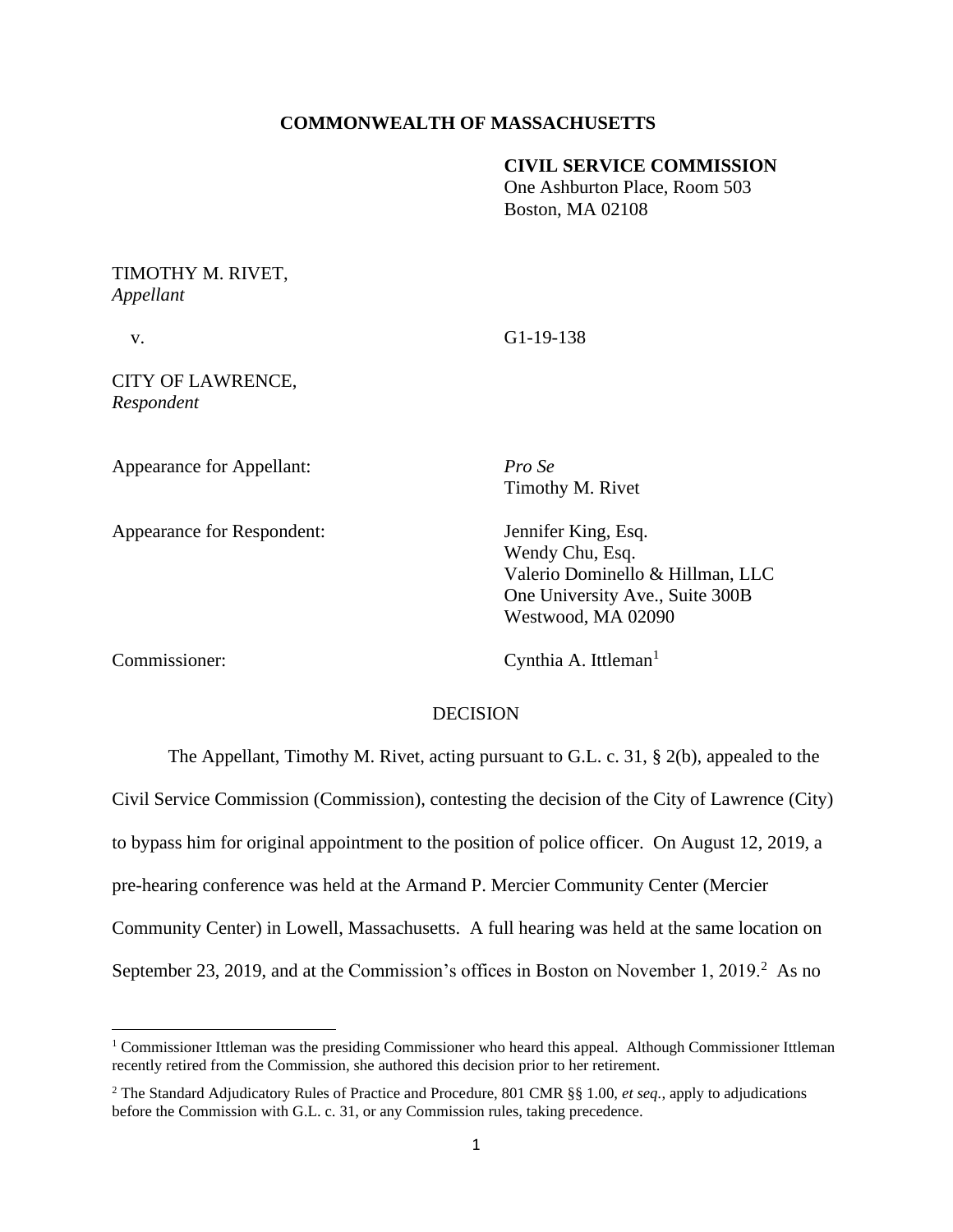party requested a public hearing, the hearing was declared private. The full hearing was digitally recorded and both parties received a copy of the recording.<sup>3</sup> As indicated herein, the appeal is denied.

### **FINDINGS OF FACT:**

 The Respondent and Appellant submitted (13) exhibits; exhibits 1-11 were offered by and admitted for the Respondent and exhibits 12 and 13 were offered by and admitted for the Appellant. Following the hearing, the Commission admitted one (1) post hearing exhibit for the Respondent (Post Hearing Respondent Ex. 1) and three (3) post hearing exhibits for the Appellant (Post Hearing Appellants Exs. 1, 2 and 3). Based upon the evidence and the testimony of the following witnesses:

### *For the City of Lawrence:*

- James Fitzpatrick, then-Chief of the Lawrence Police Department; and
- Frank Bonet, Personnel Director, City of Lawrence

### *For Timothy M. Rivet:*

- Timothy M. Rivet, Appellant;
- Daniel Fleming, then-Lieutenant Lawrence Police Department;
- Scott McNamara, then-Captain, Lawrence Police Department; and
- Gregory Levesque

and taking administrative notice of all matters filed in the case and pertinent statutes, regulations,

case law and policies, and reasonable inferences therefrom, a preponderance of the evidence

establishes the following findings of fact:

1. The Mayor of Lawrence is the Appointing Authority for the Lawrence Police Department

(LPD). Daniel Rivera was the Mayor of Lawrence at all times relevant to this appeal.

<sup>&</sup>lt;sup>3</sup> Subsequent to the full hearing, the Commission had a written transcript of the two days of full hearing prepared.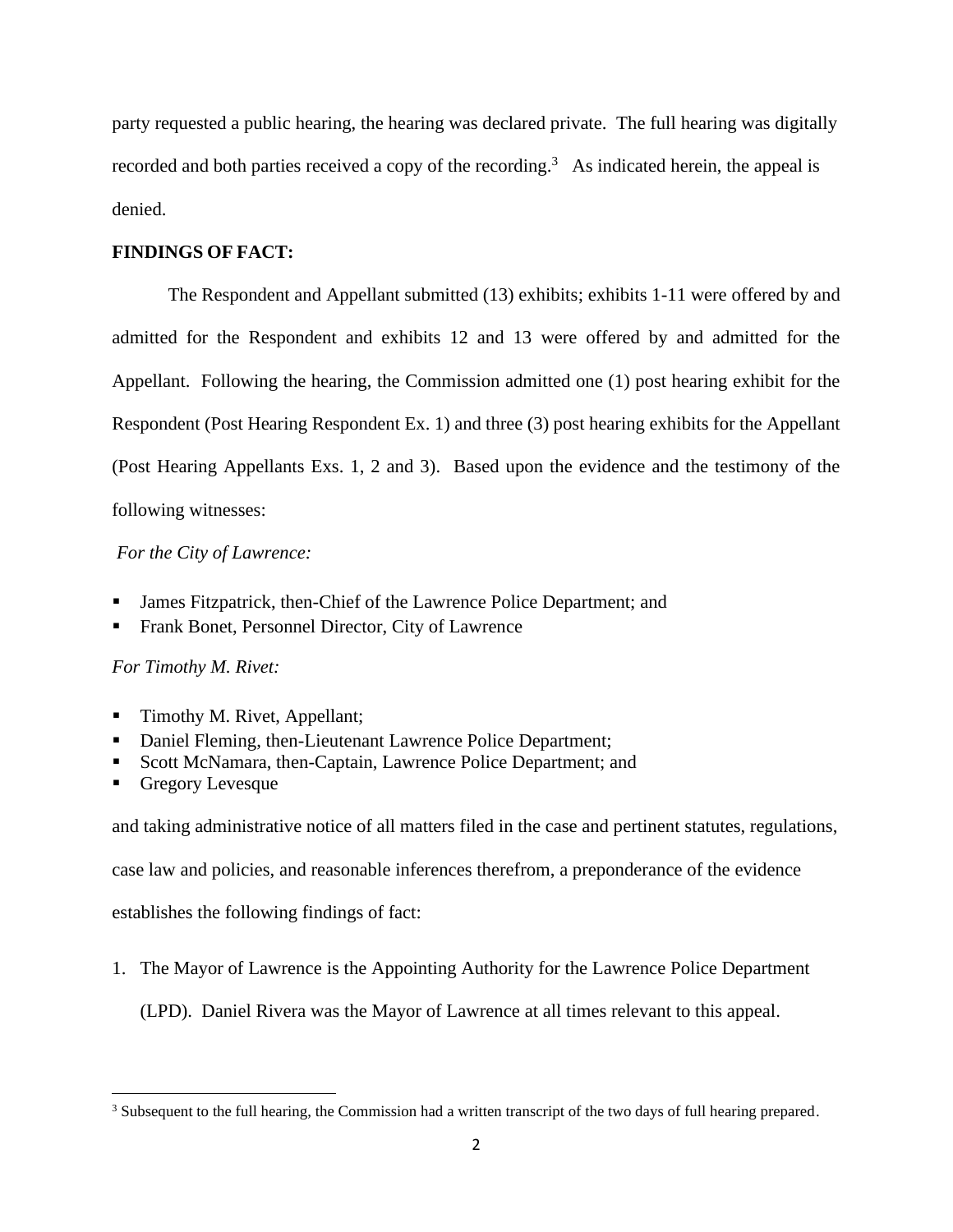(Testimony of Bonet and Fitzpatrick)

2. Timothy M. Rivet is a lifelong resident of Lawrence, Massachusetts and held the position of Traffic Control Officer<sup>4</sup> in the City from 2003-2018. He has also worked as a Special Police Officer for the Salisbury Police Department (SPD) since 2006 and currently works as a dispatcher for the SPD. (Testimony of Rivet; Ex. 1)

## *Appellant's Previous Bypass*

- 3. On or about June 15, 2013, Mr. Rivet took and passed the civil service examination for the position of permanent full-time police officer. On December 23, 2013, Lawrence requested a Certification from the Commonwealth's Human Resource Division (HRD) for the appointment of twelve (12) full-time police officers. Mr. Rivet was ranked thirteenth (13) on Certification #01451 from which Lawrence ultimately appointed eight (8) police officers, one (1) of whom was ranked below Mr. Rivet. (Ex. 1)
- 4. The City's reasons for bypass were due to a verbal warning and a sick leave warning that were part of his personnel file as a Traffic Control Officer. HRD approved the reasons for bypass and ultimately approved the City's request under PAR.09(2) to remove the Appellant's name from the then-current eligible list.<sup>5</sup> (Ex. 1)
- 5. On or about August 28, 2014, Mr. Rivet appealed his bypass to the Commission. On or about August 15, 2015, the Commission ruled in Mr. Rivet's favor, allowing his appeal. Pursuant to the Commission's authority under Chapter 310 of the Acts of 1993, the Commission ordered HRD to "place the name of Timothy Rivet at the top of any current or

<sup>4</sup> This position is under the supervision of the Lawrence Department of Public Works. (Ex. 1).

 $<sup>5</sup>$  Lawrence asked HRD for a Certification for the hiring of four (4) additional police officers on September 19, 2014.</sup> Mr. Rivet's name did not appear on the Certification that HRD issued to Lawrence in response to this request, indicating that Mr. Rivet's name had been removed from the existing eligible list. Mr. Rivet had not been informed of this fact until after he filed his bypass appeal. (Ex. 1)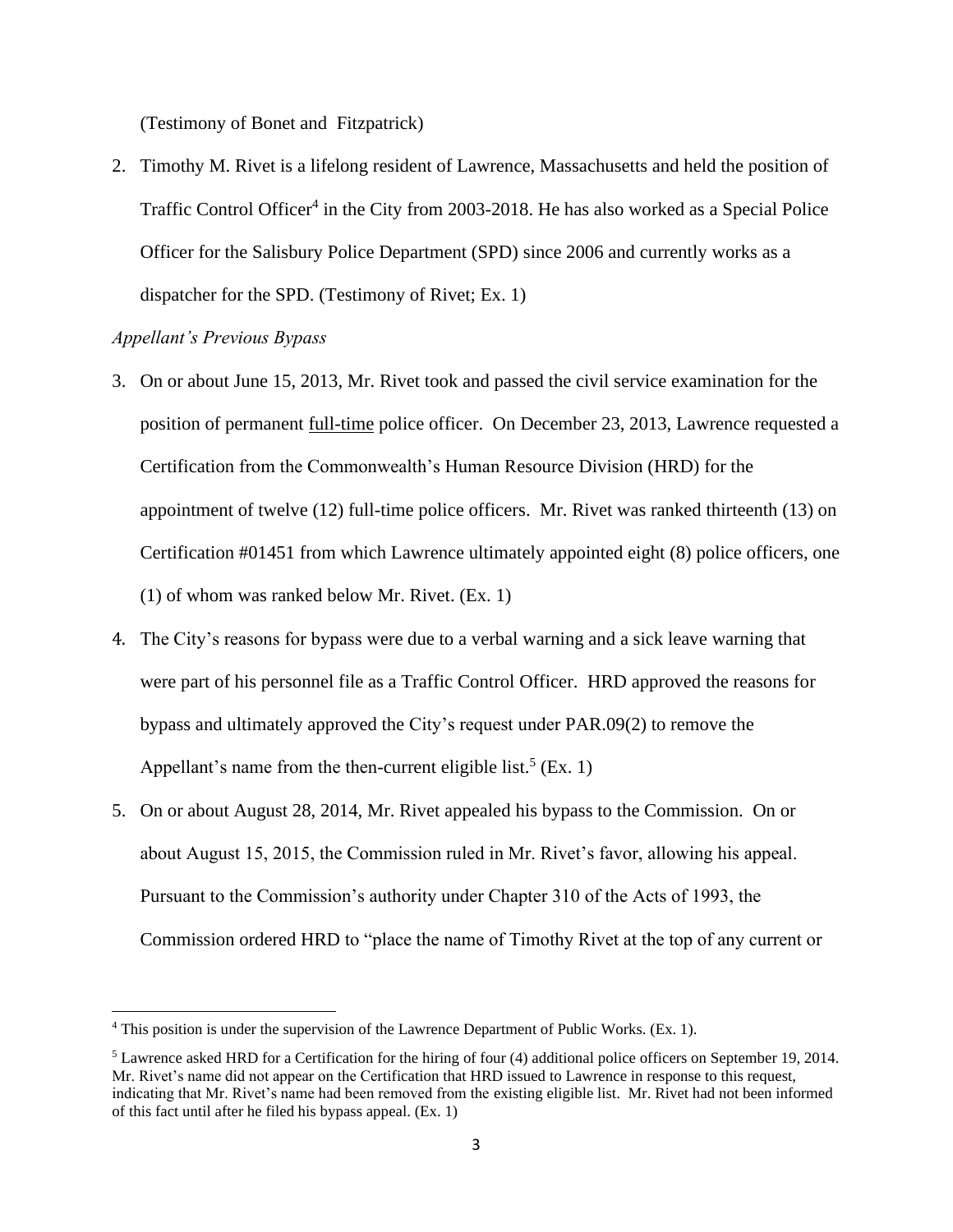future Certifications for the position of Lawrence Police Officer until he is appointed or bypassed. If Mr. Rivet is appointed as a Lawrence Police Officer, he shall receive a retroactive civil service seniority date the same as those appointed from Certification No.  $01451...$ " (Ex. 1)

#### *Following Allowance of Appellant's Prior Appeal*

- 6. In or around September of 2016, Mr. Rivet approached Chief James Fitzpatrick, a twenty-six (26) year veteran of the Department. Chief Fitzpatrick was appointed Interim Chief of the Department in 2013. Chief Fitzpatrick was familiar with Mr. Rivet through his employment with the City as a Traffic Control Officer. They did not interact on a regular basis, however. (Testimony of Fitzpatrick; Ex. 1)
- 7. In their conversation, Mr. Rivet explained the Chapter 310 relief he had been granted by the Commission in 2015, given his successful bypass appeal, and that the Salisbury Police Department was willing to hire him as a Permanent Reserve Police Officer by way of a lateral transfer from the City of Lawrence. He asked Captain Fitzpatrick if the City would agree to appoint him as a Permanent Reserve Officer and then laterally transfer him to Salisbury. (Testimony of Fitzpatrick; Testimony of Rivet)
- 8. Mr. Rivet had spoken with Lieutenant Anthony King of the Salisbury Police Department. Lieutenant King advised Mr. Rivet that becoming a Reserve Officer in Salisbury could ultimately lead to being hired as a permanent full-time Police Officer for Salisbury in the future. (Testimony of Rivet).
- 9. Chief Fitzpatrick told Mr. Rivet that the LPD could make arrangements for the transfer, pending approval by the City's Mayor since the Mayor of Lawrence is the Appointing Authority for the LPD. The Chief requested that Mr. Rivet put something in writing. Chief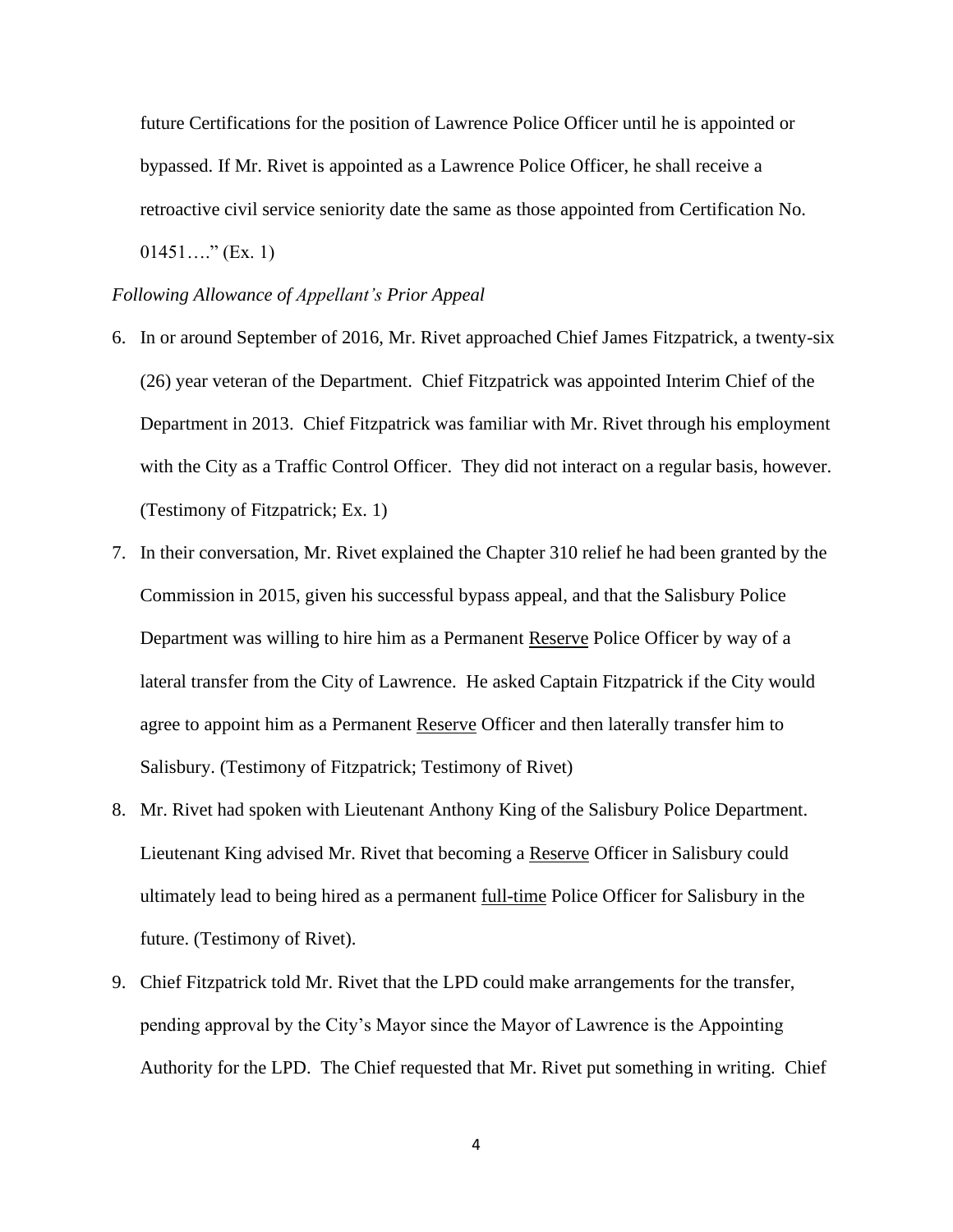Fitzpatrick outlined what the requirements were for the letter, but he did not "give him a word for word draft." (Testimony of Fitzpatrick and Rivet; Ex. 5)

- 10. Mr. Rivet never stated to Chief Fitzpatrick that he intended to return in the future and seek employment as a police officer in Lawrence. (Testimony of Fitzpatrick)
- 11. Captain Scott McNamara, a twenty-three (23) year veteran of the Lawrence Police Department, was Mr. Rivet's supervisor as a Traffic Control Officer in the City's Department of Public Works. Captain McNamara, as the Captain in Charge of the Patrol Division, considered Mr. Rivet a good employee who did everything he was asked, having performed admirably as a Traffic Control Officer. (Testimony of McNamara and Rivet; Ex. 1)
- 12. On or about September 15, 2016, Mr. Rivet sent an email to Mayor Daniel Rivera with a letter attached, stating as follows:

The purpose of this letter is to ask you to consider appointing me a Reserve Police Officer for the City of Lawrence Massachusetts. Upon my appointment, it is my intention to immediately transfer to the Town of Salisbury Massachusetts as a Reserve Police Officer. Upon my successful transfer to the Town of Salisbury Massachusetts, I will agree to waive all rights to appointment within the City of Lawrence. (Ex. 5)

- 13. Captain McNamara had helped Mr. Rivet draft the letter that was emailed to the Mayor. At the time, Captain McNamara did not contemplate the implications of the letter beyond what they were trying to achieve at that time, with regard to the Salisbury lateral transfer. Captain McNamara believed that Mr. Rivet's future "was a moot point" because Mr. Rivet would be a full-time police officer in Salisbury someday. (Testimony of McNamara)
- 14. Nothing in the Appellant's September 15, 2016 email/letter to Mayor Rivera states that Mr. Rivet intended to return to the City in the future. (Testimony of Rivet)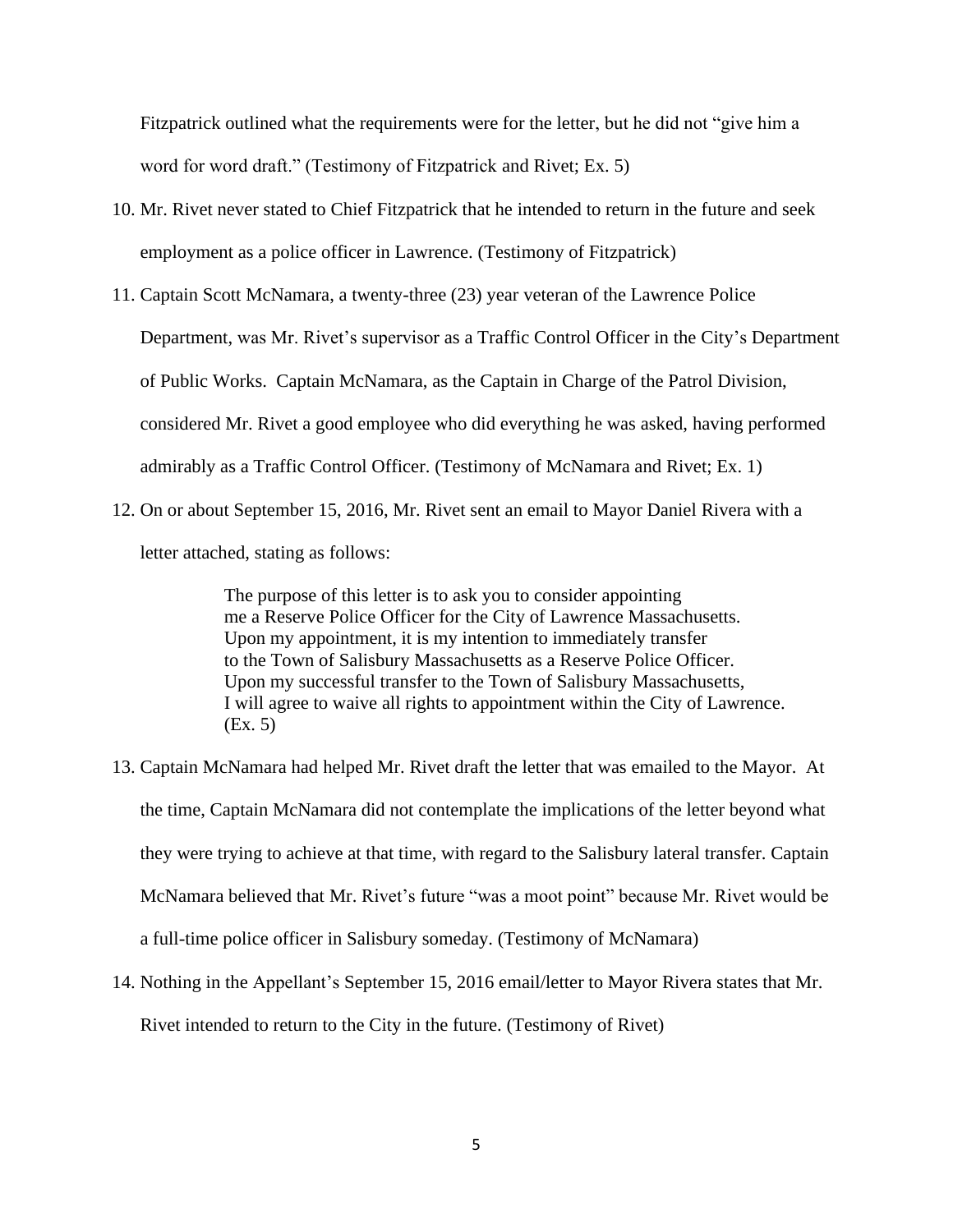- 15. Captain McNamara spoke to Chief Fitzpatrick about Mr. Rivet's email/letter but he never spoke to the Mayor about the letter. Initially, when he spoke to Chief Fitzpatrick about the subject, they discussed Mr. Rivet's proposed lateral transfer. The Chief asked Captain McNamara to give Mr. Rivet help with the letter because the Mayor would need some sort of written document to close the agreement. (Testimony of McNamara)
- 16. On October 3, 2016, Mr. Rivet sent a second written request to the City via email. The two (2) letters were nearly identical, with the only difference between the September and the October letters being that the second letter was addressed to the Chief and not the Mayor and the eligible list ranking designation in the second sentence was changed from "third  $(3<sup>rd</sup>)$ " to "third  $(2<sup>nd</sup>)$ ." Chief Fitzpatrick does not know why this second letter was addressed to him and not the Mayor. (Ex. 6; Testimony of Fitzpatrick)
- 17. Nothing in Mr. Rivet's October 3, 2016 email/letter says that Mr. Rivet intended to return to the City in the future. (Testimony of Rivet)
- 18. Chief Fitzpatrick explained that, to effectuate a lateral transfer, the Department would need to requisition a certification and that the Department had not had a Reserve Police Officer roster for many years. (Testimony of Fitzpatrick)
- 19. Additionally, at or around this time, Chief Fitzpatrick spoke to Chief Thomas Fowler of the Salisbury Police Department. At that time, Mr. Rivet had been a Special Police Officer in Salisbury and he was police academy-trained. As a result, having Mr. Rivet appointed as a Reserve Officer in Lawrence and then laterally transferred to Salisbury would be a way for Salisbury to save money in hiring and training costs. The ideal plan would be for the Appellant to begin working in Salisbury as a Reserve Officer and then to be fully appointed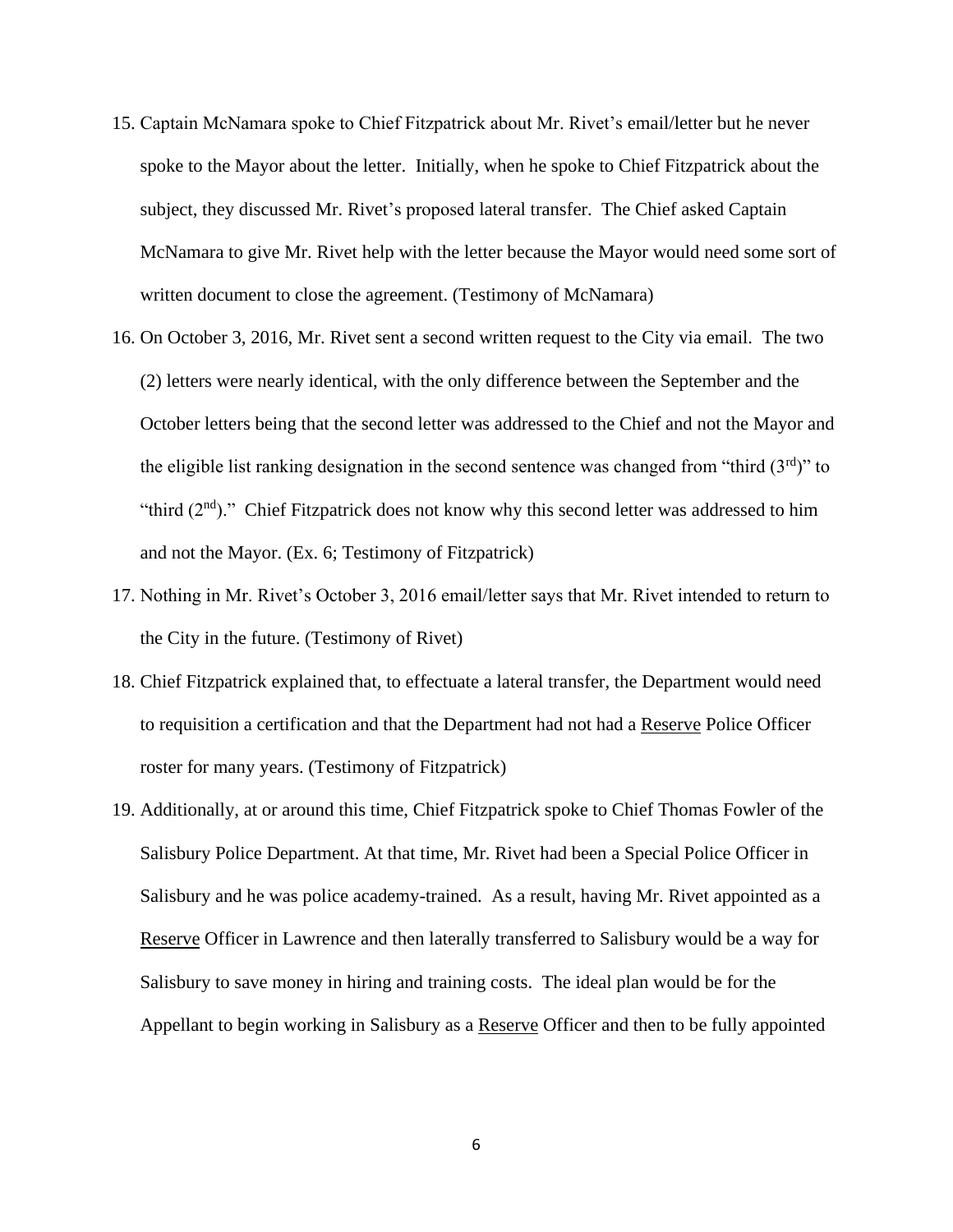as a permanent full-time Police Officer since Salisbury expected a vacancy in the Department at some point. (Testimony of Fitzpatrick)

- 20. At no time did Mr. Rivet tell anyone at the Salisbury Police Department that he wanted, or intended, to go back to work in the City of Lawrence as a police officer. He felt that was nobody's business. (Testimony of Rivet)
- 21. At no time did Salisbury Chief Fowler tell LPD Chief Fitzpatrick that Mr. Rivet had told him (Fowler) that he (Rivet) had expressed an interest in returning to the Lawrence Police Department in the future. (Testimony of Fitzpatrick)
- 22. Mr. Rivet did not tell Mayor Rivera that he intended to return to the City of Lawrence to work as a police officer in the future. (Testimony of Rivet)
- 23. Mr. Rivet did not tell Frank Bonet, the Director of Personnel for the City, that he intended to return to the City of Lawrence to work as a police officer in the future. (Testimony of Rivet and Bonet)
- 24. Mr. Rivet never indicated to Chief Fitzpatrick that he intended to return to work for the City of Lawrence. (Testimony of Rivet; Testimony of Fitzpatrick)
- 25. Chief Fitzpatrick's reason for assisting in the process of Mr. Rivet's becoming a Reserve Police Officer in Salisbury was so that the Appellant would establish a career and stay in Salisbury. Chief Fitzpatrick never thought that the Appellant's return to work in Lawrence was a possibility. (Testimony of Fitzpatrick)
- 26. On or about December 22, 2016, HRD provided the City with Certification #04090 to fill the position of permanent reserve Police Officer. HRD authorized the City to fill three (3) permanent reserve police officer positions. Mr. Rivet's name appeared first (1) on the list as a result of his successful prior bypass appeal. (Administrative Record, p. 55)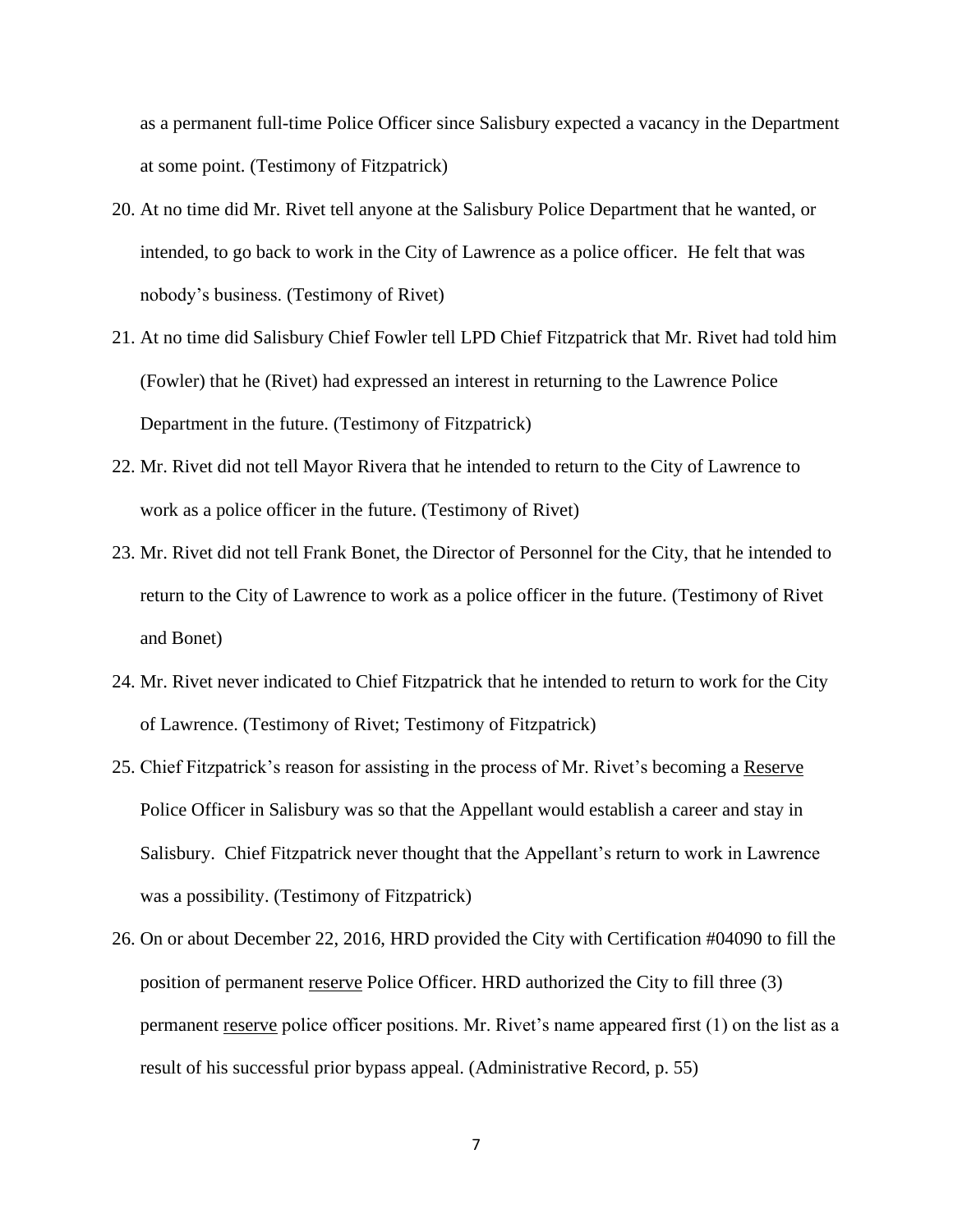- 27. On December 22, 2016, Mr. Rivet was appointed to the position of permanent reserve Police Officer for the Lawrence Police Department from Certification #04090 based on the Chapter 310 relief he was awarded in his prior appeal to the Commission. (Ex. 7, 11; Testimony of Fitzpatrick and Bonet)
- 28. Mr. Rivet was transferred from the Lawrence Police Department as a Reserve Officer to the Salisbury Police Department as a Permanent Reserve Police Officer effective June 22, 2017.<sup>6</sup> (Ex. 8)

#### *Appellant's Current Bypass*

- 29. In March or April of 2017, just a couple of months prior to Mr. Rivet's transfer from the LPD to the Salisbury Police Department (SPD) as a reserve officer, Mr. Rivet took the Civil Service Exam again for permanent Police Officer.<sup>7</sup> (Stipulated Fact).
- 30. In July 2018, Lawrence requested a certification from HRD for permanent full-time Police Officers. HRD sent the City Certification #05615 wherein Mr. Rivet's name appeared eighteenth (18). Ultimately, twenty-seven (27) candidates were selected for appointment by the City, fifteen (15) of whose names ranked lower on the Certification than Mr. Rivet. (Stipulated Facts, Administrative Record, p. 60).
- 31. In September 2018, Mr. Rivet resigned from his position as Traffic Control Officer with the City, via email to the City.<sup>8</sup> His email stated:

<sup>6</sup> The Administrative Record contains multiple post-hearing emails from the Commission to the Appellant, asking the Appellant to produce a Certification from the Salisbury Police Department for a reserve Police Officer on which the Appellant's name appeared to show when he was transferred to Salisbury from Lawrence. The Appellant has not produced any such list, representing to the Commission that Salisbury is not in possession of any such list. (Administrative Record, pp. 313-332).

<sup>7</sup> Mr. Rivet did not take the 2019 Civil Service exam for Permanent Police Officer. (Testimony of Rivet).

<sup>8</sup> Frank Bonet, the City's Personnel Director, testified that the Appellant agreed to resign from his position as Traffic Control Officer in exchange for the agreement to make him a Reserve Officer in Lawrence, with an eventual transfer to Salisbury. Mr. Bonet further testified that Mr. Rivet's service as Traffic Control Officer was extended with the City because of a delayed appointment to Salisbury due to funding issues in Salisbury. (Testimony of Bonet).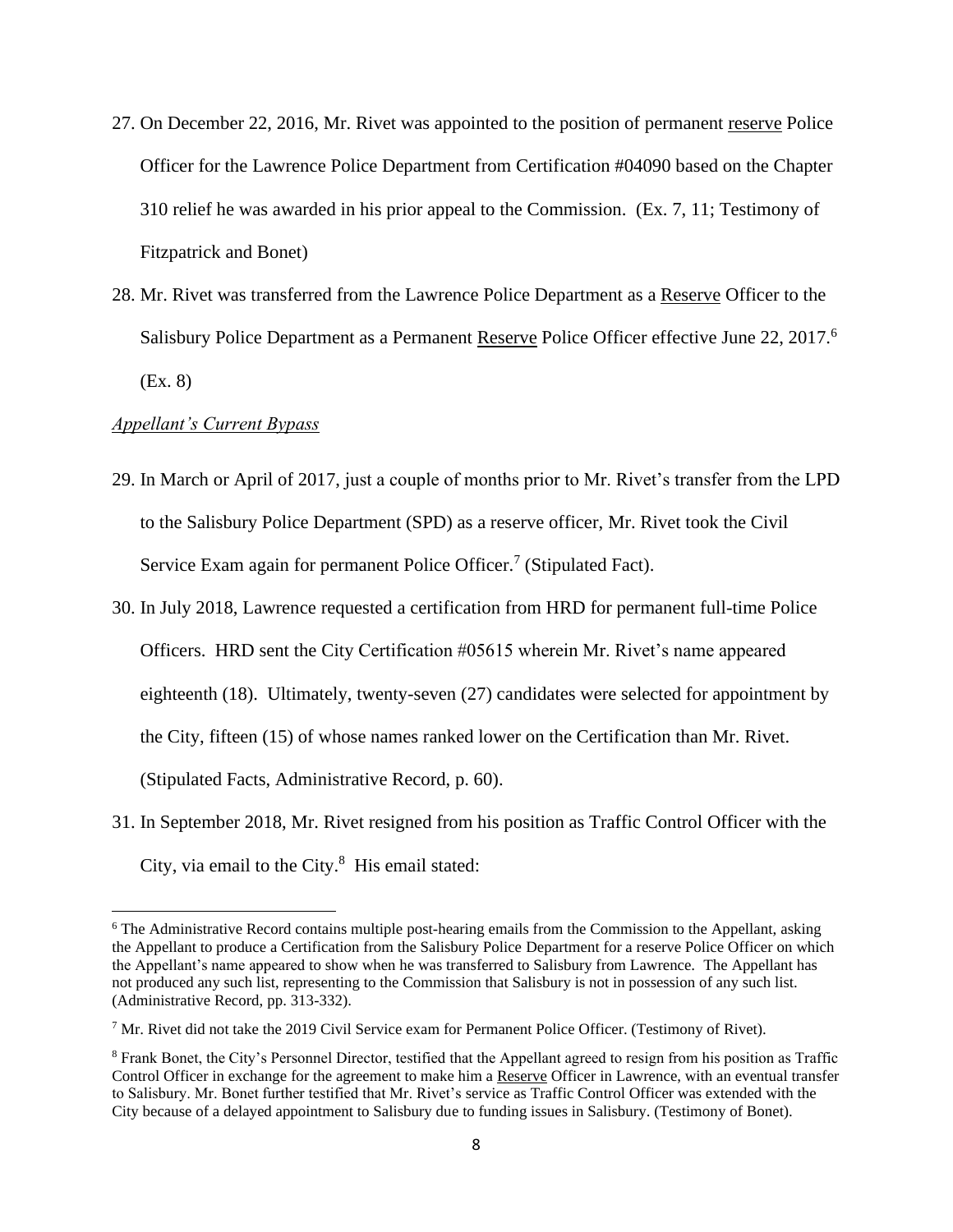" … I'm detaching from service after close to 16 years of service with the City of Lawrence as my position as Traffic Control Officer. Thank you and the City for a great opportunity and hope all stay safe and blessed in your paths of life. Thank you again. This is my resignation." (Ex. 9).

- 32. Nothing in Mr. Rivet's resignation letter indicated anything about returning to work in the City in the future. (Testimony of Rivet).
- 33. On April 28, 2019, Mr. Rivet sent Frank Bonet, the Personnel Director for the City, an email asking Mr. Bonet if he had been bypassed for appointment as a police officer again and, if so, when he would be notified by mail. (Ex. 10).
- 34. The next day, April 29, 2018, Mr. Bonet responded to the email by referring Mr. Rivet to the September 15, 2016 email/letter that Mr. Rivet had sent to the Mayor "in which you waived your right to appointment." (Testimony of Bonet; Ex. 10).
- 35. Mr. Rivet responded with another email to Mr. Bonet on April 29, 2018, stating:

I never wrote that first of all frank [sic], our agreement was to make me a reserve officer under a different list where I had won a previous case and awarded top of the list and future list, which the city never provided me the opportunity, second I signed a new list accepting a position under a new test, which had nothing to do with the reserve position he allowed me to do. That letter you showed is something I've never seen or signed....

- (Ex. 10; Testimony of Bonet).
- 36. Mr. Bonet then contacted the City IT Department for the City to make sure that the email actually did come from Mr. Rivet's email address. The IT Department confirmed that the September 15, 2016 email/letter was indeed sent via Mr. Rivet's City email address. (Testimony of Bonet; Ex. 10).
- 37. On or about May 6, 2019, the City sent a letter to HRD seeking approval of its decision to bypass Mr. Rivet for appointment. The City did not do a background investigation of Mr. Rivet prior to bypassing him for appointment on this occasion since the City relied upon the September 15, 2016 agreement it had with Mr. Rivet regarding his appointment as a Reserve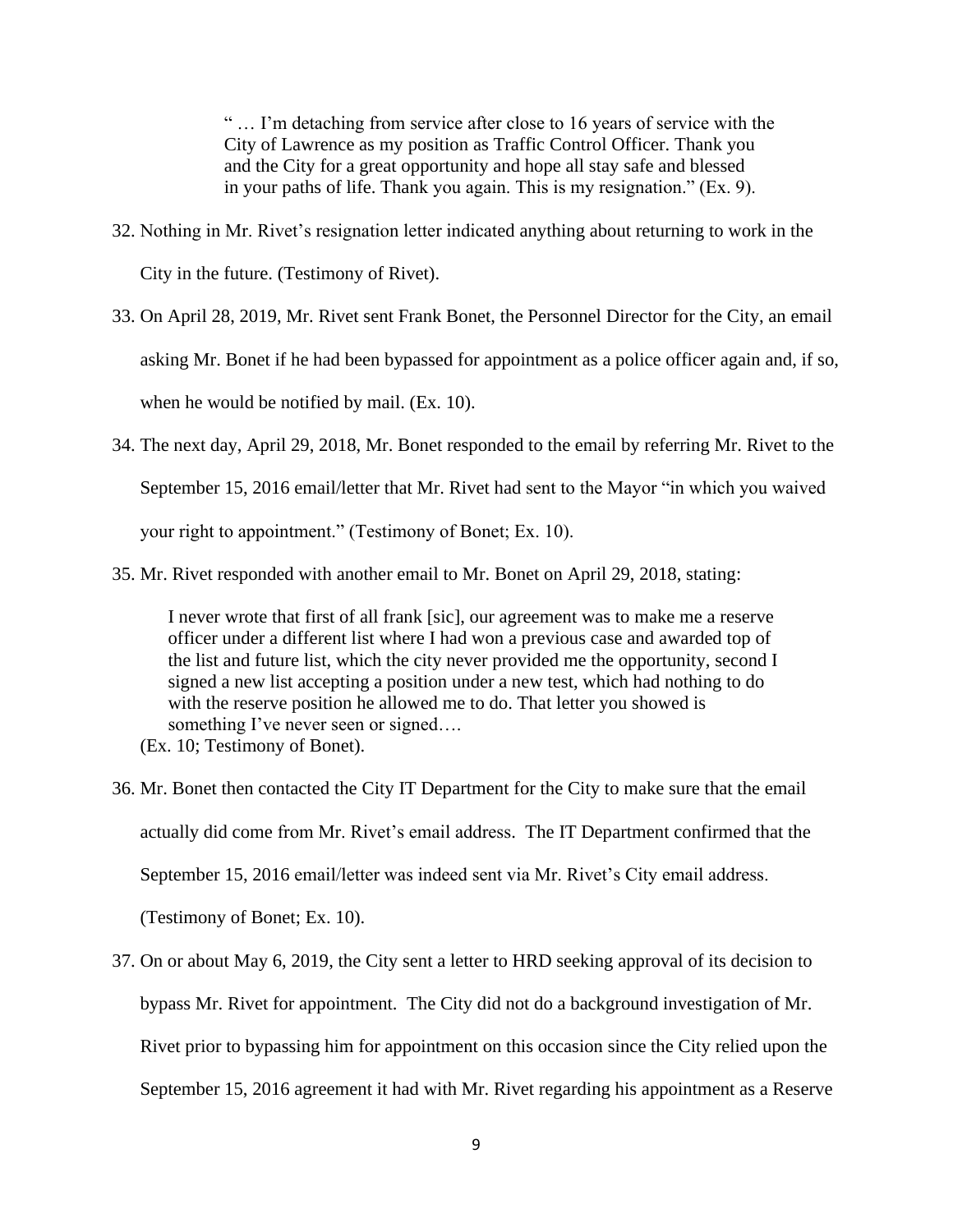Officer and transfer to Salisbury in exchange for Mr. Rivet's intention to "waive all rights to appointment within the City." (Ex. 4).

- 38. On or about June 26, 2019, HRD notified Mr. Rivet that it had approved the City's request to bypass him. (Testimony of Rivet).
- 39. On or about July 3, 2019, Mr. Rivet duly filed his appeal with the Commission. (Stipulated Fact).

#### *Applicable Law*

The core mission of Massachusetts civil service law is to enforce "basic merit principles" for "recruiting, selecting and advancing of employees on the basis of their relative ability, knowledge and skills" and "assuring that all employees are protected against coercion for political purposes, and are protected from arbitrary and capricious actions." G.L. c. 31, § 1. *See, e.g.,* Massachusetts Ass'n of Minority Law Enforcement Officers v. Abban, 434 Mass. 256, 259 (2001); MacHenry v. Civil Serv. Comm'n, 40 Mass. App. Ct. 632, 635 (1995), *rev. den*., 423 Mass. 1106 (1996).

Original and promotional appointments of civil service employees are made from a list of candidates, called a "certification", whose names are drawn in the order in which they appear on the applicable civil service "eligible list", using what is called the 2n+1 formula. G.L. c. 31, §§ 6 through 11, 16 through 27; Personnel Administration Rules, PAR.09. An appointing authority must provide specific, written reasons – positive or negative, or both -- consistent with basic merit principles – for bypassing a higher ranked candidate in favor of a lower ranked one. G.L. c. 31, § 27; PAR.08(4).

A person may appeal a bypass decision under G.L. c. 31, § 2(b) for de novo review by the Commission. The Commission's role is to determine whether the appointing authority has shown,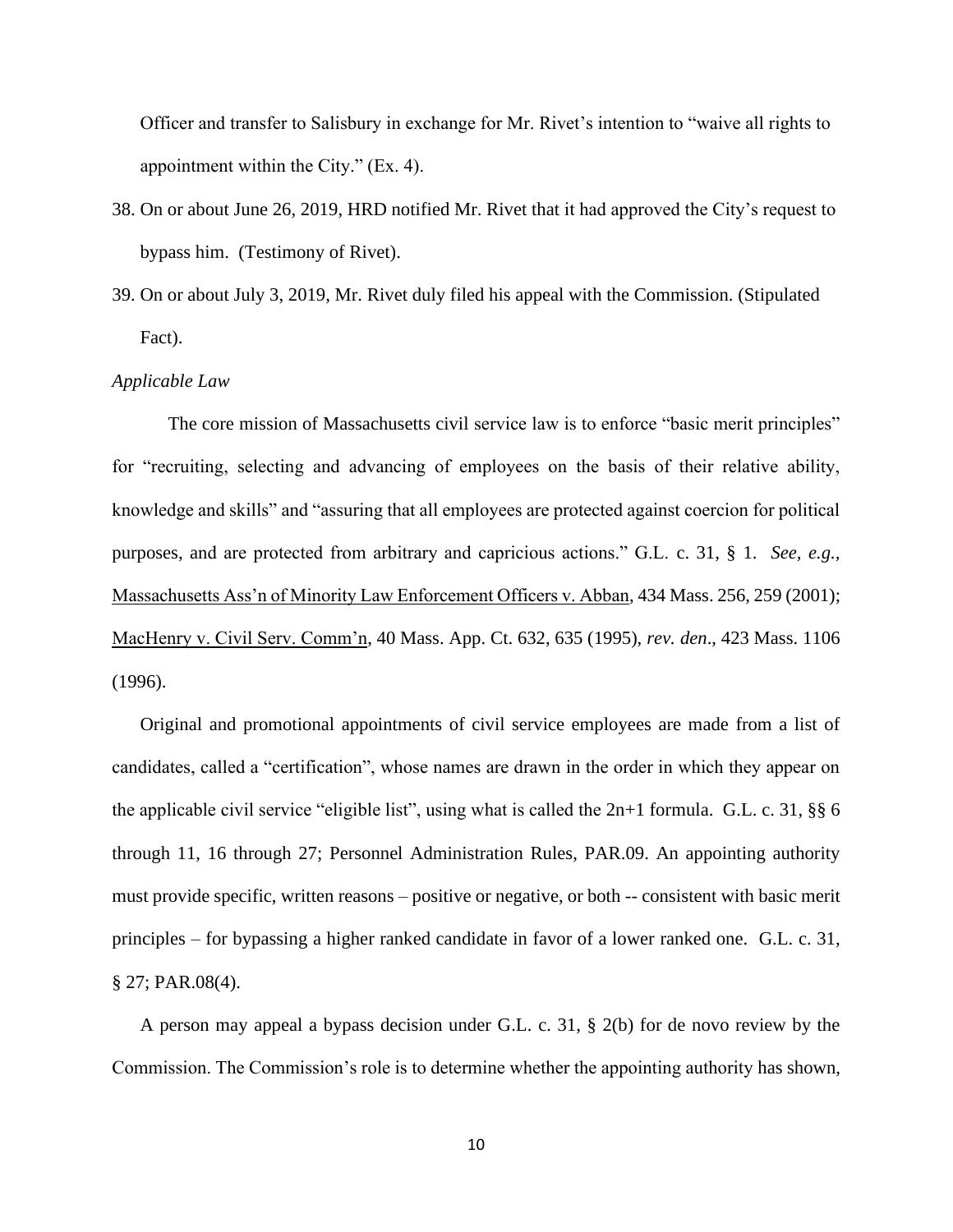by a preponderance of the evidence, that it has "reasonable justification" for the bypass after an "impartial and reasonably thorough review" of the relevant background and qualifications bearing on the candidate's present fitness to perform the duties of the position. Boston Police Dep't v. Civil Service Comm'n, 483 Mass. 461, 474-78 (2019); Police Dep't of Boston v. Kavaleski, 463 Mass. 680, 688-89 (2012); Beverly v. Civil Service Comm'n, 78 Mass. App. Ct. 182, 187 (2010); Leominster v. Stratton, 58 Mass. App. Ct. 726, 727-28 (2003).

"Reasonable justification . . . means 'done upon adequate reasons sufficiently supported by credible evidence, when weighed by an unprejudiced mind, guided by common sense and by correct rules of law"". Brackett v. Civil Service Comm'n, 447 Mass. 233, 243 (2006); Commissioners of Civil Service v. Municipal Ct., 359 Mass. 211, 214 (1971) and cases cited. *See also* Mayor of Revere v. Civil Service Comm'n, 31 Mass. App. Ct. 315, 321 (1991) (bypass reasons "more probably than not sound and sufficient").

The governing statute, G.L. c. 31, gives the Commission's de novo review "broad scope to evaluate the legal basis of the appointing authority's action" and it is not necessary that the Commission find that the appointing authority acted "arbitrarily and capriciously." City of Cambridge v. Civil Service Comm'n, 43 Mass.App.Ct. 300, 303-305, *rev. den*., 428 Mass. 1102 (1997). The commission ". . . cannot substitute its judgment about a *valid* exercise of *discretion based on merit or policy considerations* by an appointing authority" but, when there are *"overtones of political control or objectives unrelated to merit standards or neutrally applied public policy*, then the occasion is appropriate for intervention by the commission." Id. (*emphasis added*). *See also* Town of Brookline v. Alston, 487 Mass. 278 (2021) (analyzing broad scope of the Commission's jurisdiction to enforce basic merit principles under civil service law).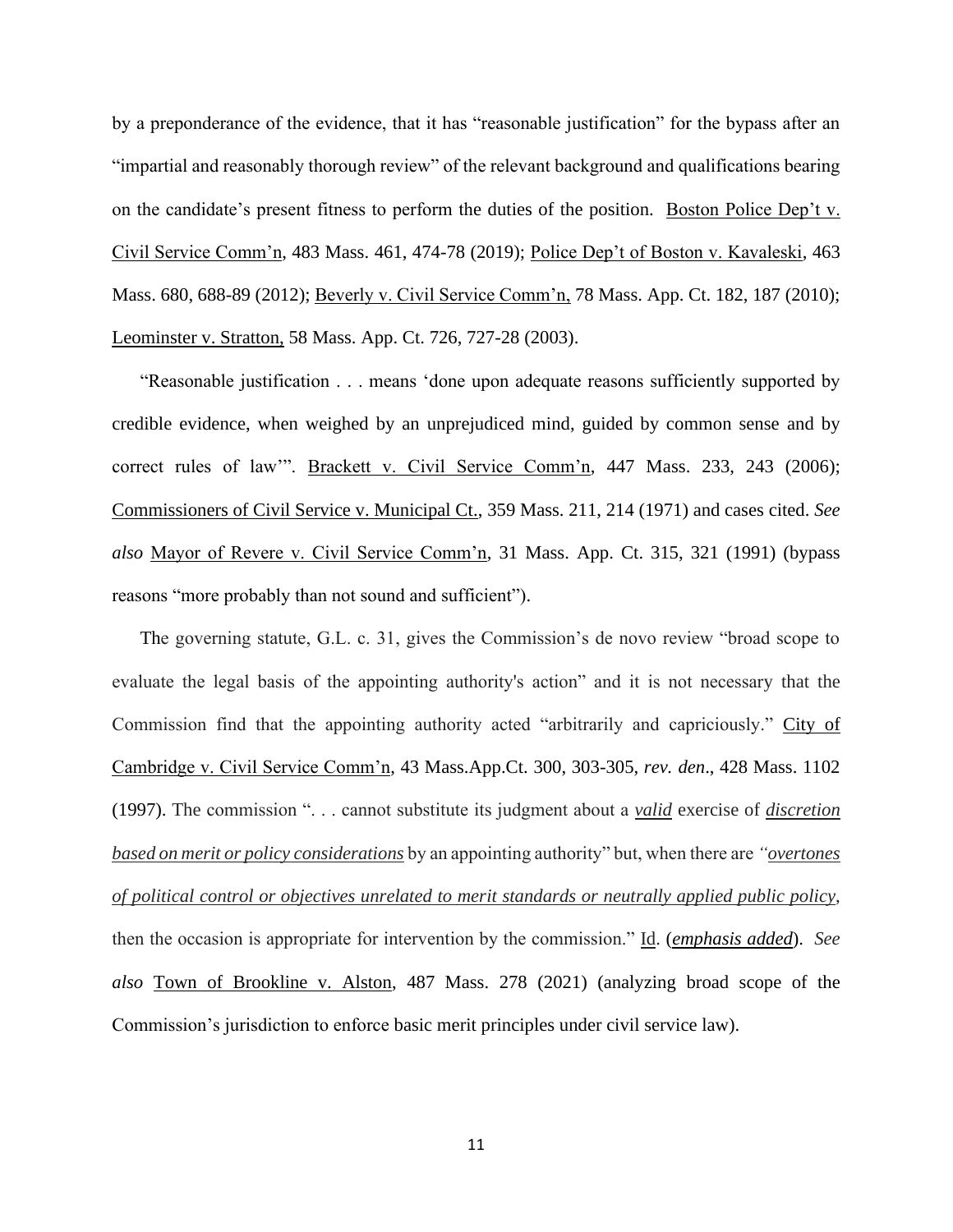Law enforcement officers are vested with considerable power and discretion and must be held to a high standard of conduct:

Police officers are not drafted into public service; rather they compete for their positions. In accepting employment by the public, they implicitly agree that they will not engage in conduct which calls into question their ability and fitness to perform their official responsibilities.

Police Comm'r v. Civil Service Comm'n, 22 Mass. App. Ct. 364, 371, *rev. den*. 398 Mass. 1103 (1986).

#### *Analysis*

The City of Lawrence filed a Motion to Dismiss and the motion was heard just prior to the start of the first day of the full hearing of this appeal. The Commission ultimately denied the Respondent's Motion, citing factual issues that needed to be resolved through the testimony of witnesses and presentation of evidence. The City repeated its contention in its post-hearing brief that the Commission lacks jurisdiction to hear the Appellant's case, citing Sawicki v. City of Malden, 25 MCSR 118 (2012), and arguing that the Commission lacks subject matter jurisdiction to enforce private contracts.

In Sawicki, Michael Sawicki appealed to the Civil Service Commission seeking to be reinstated to his former position as a police officer in the City of Malden. Sawicki had previously entered into a Separation Agreement wherein he agreed to resign from his position as a police officer for alleged misconduct.<sup>9</sup> 25 MCSR at 118. Sawicki claimed that the City violated the terms of the settlement and asked the Commission to reinstate him. The City of Malden moved

<sup>&</sup>lt;sup>9</sup> Sawicki was alleged to have committed misconduct by receiving payment for overtime he did not work. The City and Sawicki entered into a written Settlement Agreement, wherein Sawicki agreed to resign, to make restitution, and to waive any rights to claim a pension. In return, Malden agreed not to prosecute Sawicki and to cooperate in drafting an official Malden Police statement to be used in the event that the City was requested to provide employment references. Sawicki claimed Malden violated the agreement by unauthorized disclosures of Sawicki's misconduct. (Sawicki, 25 MSCR 118 (2012)).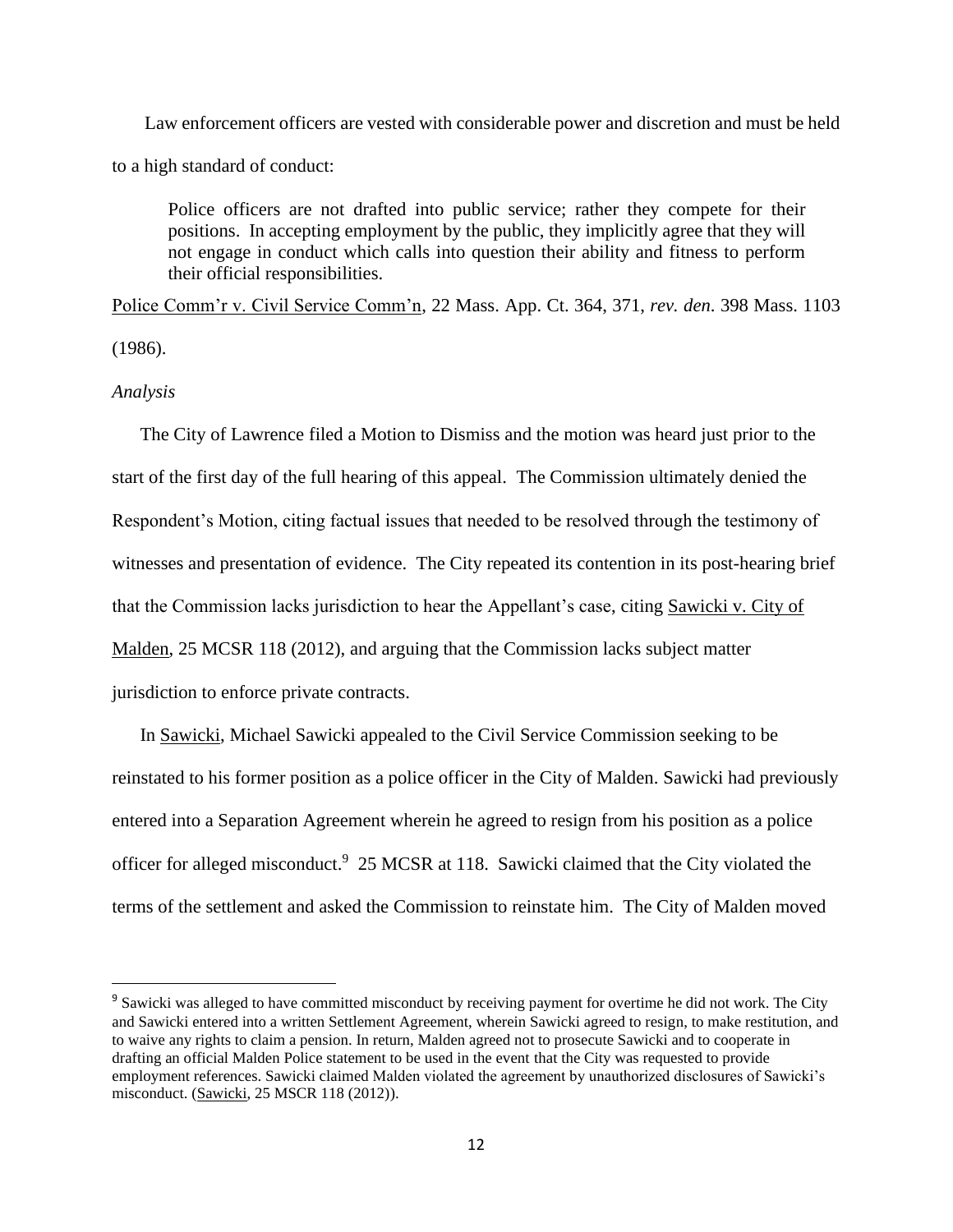for Summary Decision claiming that Sawicki failed to state any basis on which the Commission could find a violation of any of his rights *under civil service law*. The Commission opined that: "[W]hatever merit there may be to the Appellant's contention that Malden violated the terms of the Separation Agreement, the Commission lacks subject matter jurisdiction to interpret or enforce private contracts or to grant relief in the nature of recission." Nothing in the civil service law allowed for an employee who resigned from employment to appeal to the Commission seeking an order of "involuntary" reinstatement. The Commission also ruled that Sawicki had no right to appeal to the Commission since he was not "discharged" from employment but resigned. The Commission ruled that Sawicki's appeal patently fell short of asserting any facts that could establish that his civil service rights had been infringed or that he had been aggrieved by any violation of civil service law or rules within the jurisdiction of the Commission. His appeal was dismissed as a matter of law. Sawicki, supra.

The Appellant's appeal is distinguishable from Sawicki's situation in that, unlike Mr. Sawicki, Mr. Rivet's claim falls under Massachusetts civil service law. Mr. Rivet alleges to have been aggrieved by the decision of the Mayor of the City of Lawrence, the Appointing Authority, when he was bypassed by lower ranking candidates on a certification of candidates for the position of permanent, full-time Police Officer for the City of Lawrence, pursuant to G.L. c. 31, § 2(b). Basic merit principles in hiring and promotion call for regular, competitive qualifying examinations, open to all qualified applicants, from which eligible lists are established, ranking candidates according to their exam scores, along with certain statutory credits and preferences, from which appointments are made, generally, in rank order, from a "certification" of the top candidates on the applicable civil service eligible list, using what is called the 2n+1 formula. G.L. c. 31, §§ 6 through 11, 16 through 27; Personnel Administration Rules, PAR.09. In order to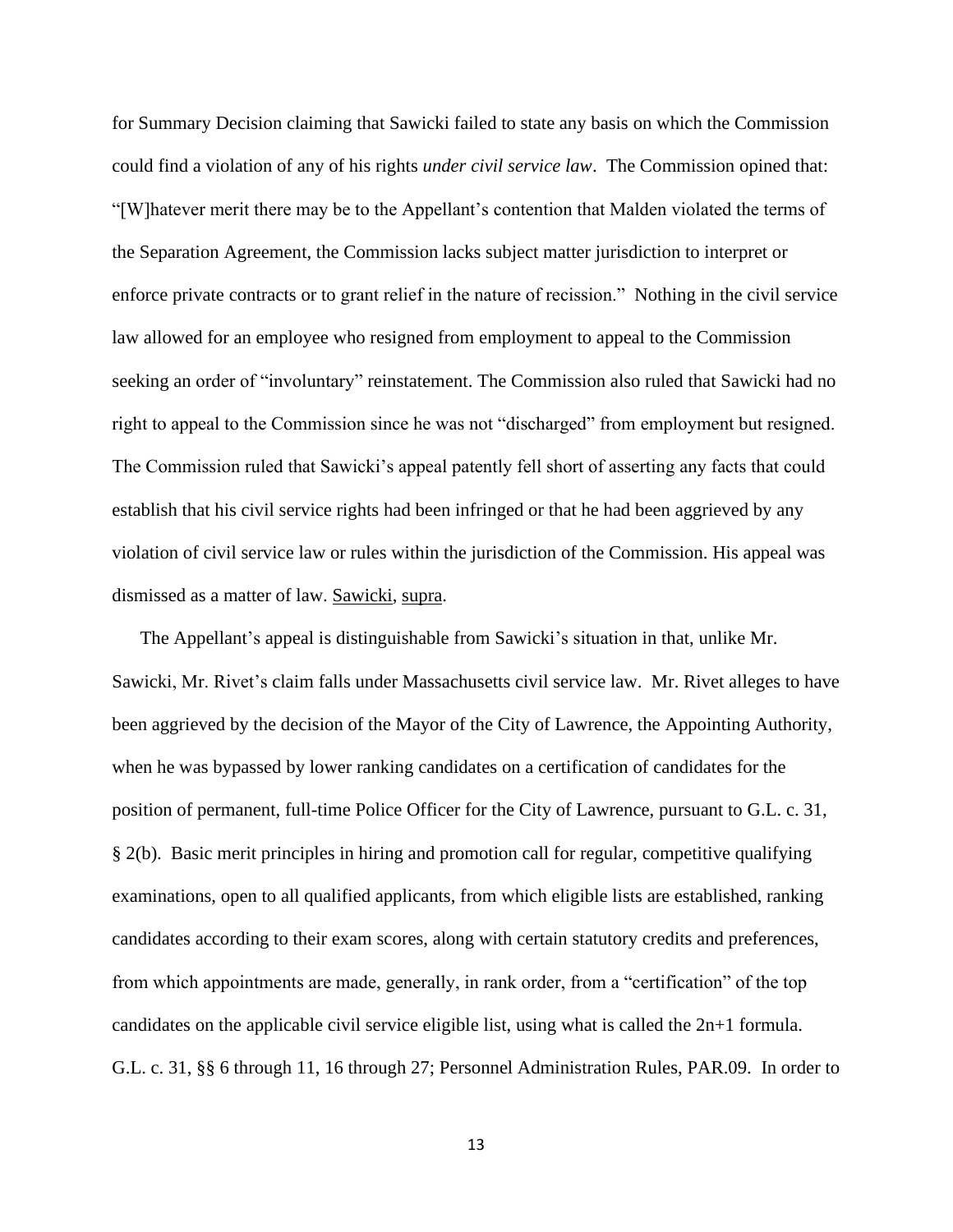deviate from that formula, an appointing authority must provide specific, written reasons – positive or negative, or both, consistent with basic merit principles—to affirmatively justify bypassing a higher ranked candidate in favor of a lower ranked one. G.L. c. 31, § 2; PAR.08(4).

 Mr. Rivet contends that the City of Lawrence did not have reasonable justification to bypass him for the position of permanent, full-time police officer in his current appeal. Factually, there may be little merit to this contention but legally the Appellant is correct that the Commission may properly exercise jurisdiction over his appeal. Mr. Rivet previously won a bypass appeal against the City in 2015. Pursuant to the Commission's authority under Chapter 310 of the Acts of 1993, the Commission ordered HRD to place Mr. Rivet's name at the top of any current or future certifications for the position of Lawrence Police Officer until he is appointed or bypassed. Thereafter, Mr. Rivet, upon his own initiative, approached Lawrence Police Chief James Fitzpatrick with a proposal in September 2016. Mr. Rivet explained that he had been granted Chapter 310 relief and placed at the top of the certification because of his successful appeal, and that the Salisbury Police Department was willing to hire him as a Permanent Reserve Police Officer by way of a lateral transfer from the City of Lawrence. The Chief was amenable to this proposal and sought approval from Mayor Daniel Rivera, the City's Appointing Authority.

 At the suggestion of the Chief, Mr. Rivet put his proposal in writing. The Chief generally explained to Mr. Rivera what should be included in the document. Captain Scott McNamara, who was Mr. Rivet's supervisor as a Traffic Control Officer for the City, helped Mr. Rivet draft the appropriate documents. Although Mr. Rivet was represented by an attorney at the 2015 bypass appeal, he did not have representation relative to these discussions about the lateral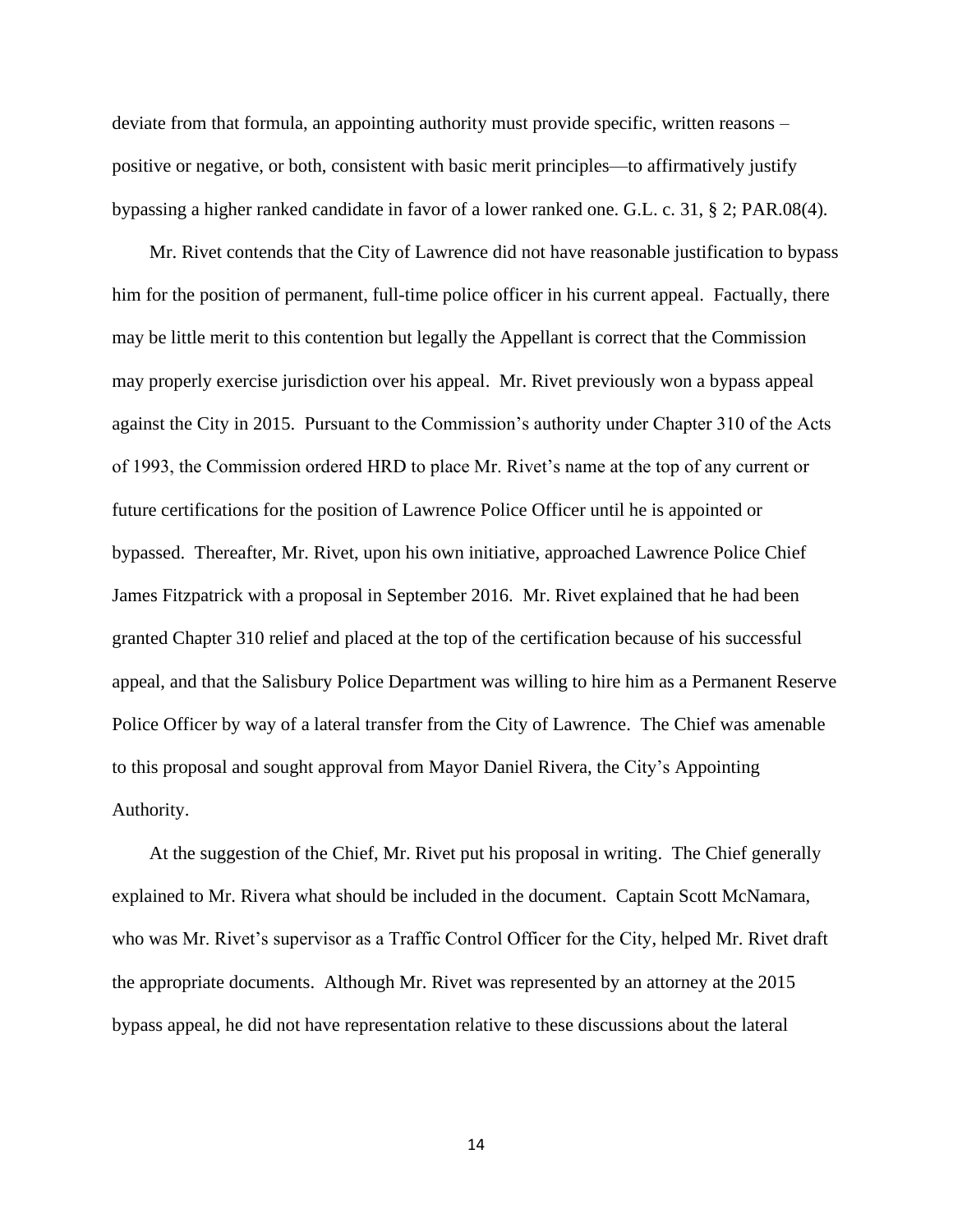transfer or in this appeal. On September 15, 2016, Mr. Rivet sent an email to the Mayor, from his work email account, with a letter attached that stated:

The purpose of this letter is to ask you to consider appointing me a Reserve Police Officer for the City of Lawrence Massachusetts. Upon my appointment, it is my intention to immediately transfer to the Town of Salisbury Massachusetts as a Reserve Police Officer. Upon my successful transfer to the Town of Salisbury Massachusetts, I will agree to waive all rights to appointment within the City of Lawrence.

Mr. Rivet then sent an identical email and letter, with minor typographical corrections in the second email, to the Chief on October 3, 2016. In response to Mr. Rivet's emails, City officials undertook conversations with their Salisbury counterparts and completed the necessary paperwork to effectuate Mr. Rivet's proposal to be appointed to a reserve position in Lawrence and ultimately to be transferred to a reserve position in Salisbury. On December 22, 2016, HRD provided the City with Certification #04090 for Permanent Reserve Police Officer. On that date, Mr. Rivet was appointed to the reserve position, utilizing his mandated Chapter 310 relief. Six months later, on June 22, 2017, Mr. Rivet was transferred from the Lawrence Police Department to the Salisbury Police Department by means of a lateral transfer, per the agreement the Appellant had struck with his superiors. The City had performed its end of the bargain. Just six (6) months earlier, in April 2017, Mr. Rivet took yet another Civil Service examination for police officer although he had signed an agreement with the City stating that he waived his rights to such an appointment. He did not inform the Mayor, the Chief, or the Personnel Director for the City of Lawrence that he was trying to become a police officer in the City again. In July 2018, the City requested a certification to hire permanent full-time Police Officers and HRD sent Certification #05615, wherein Mr. Rivet's name appeared. The City ultimately hired twentyseven (27) candidates, fifteen (15) of whom were ranked lower on the certification than Mr. Rivet. On April 28, 2019, Mr. Rivet sent Frank Bonet, the Director of Personnel for the City, an email asking if he had been bypassed for appointment again and, if so, when he would be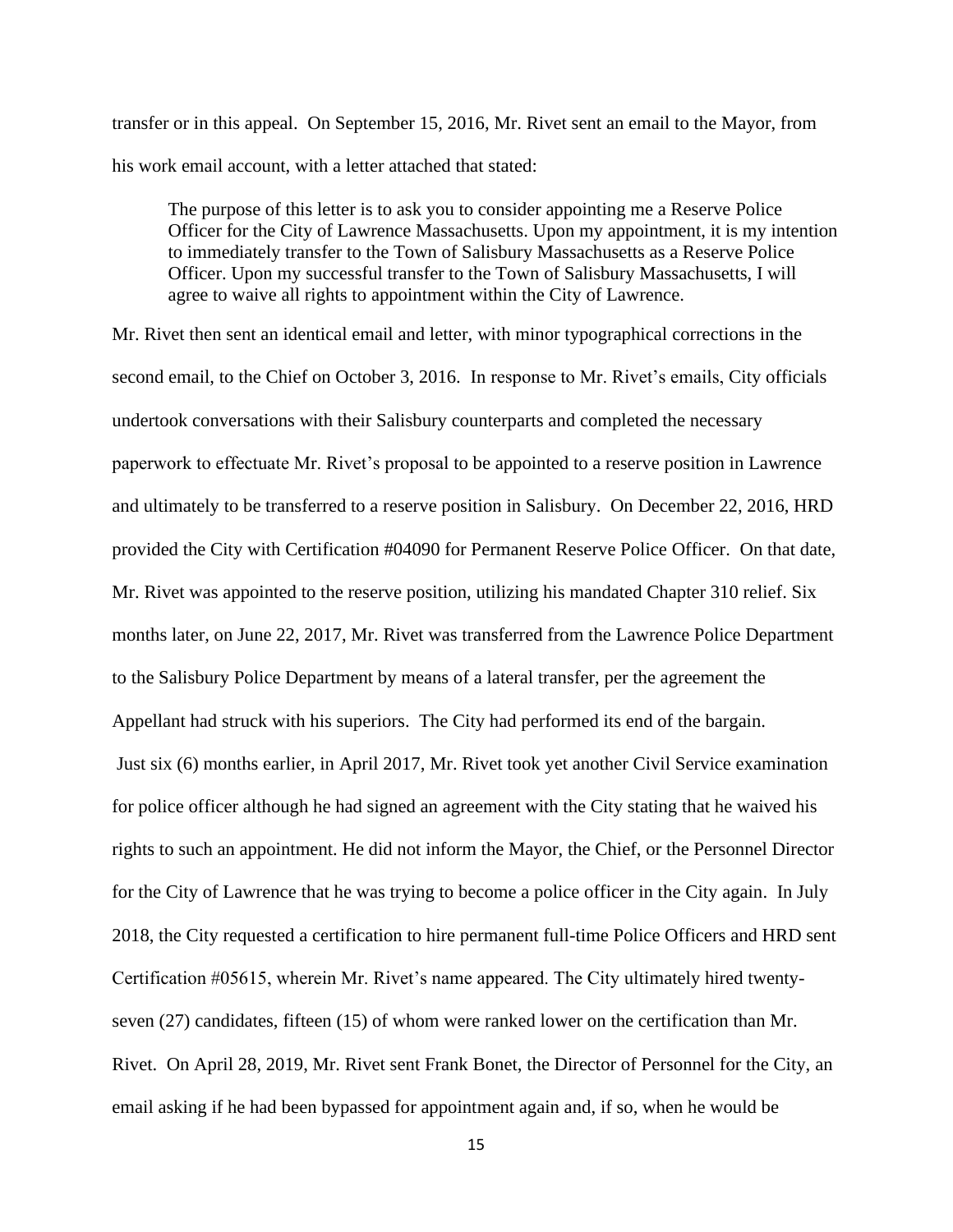notified. Mr. Bonet emailed back, informing Mr. Rivet that he had been bypassed based on the September 15, 2016 email/letter, "in which you waived your right to appointment." Mr. Rivet responded to Mr. Bonet, claiming that he had never seen or signed it, never mind wrote it. This was not true and Mr. Rivet admitted during his testimony that he did write the letter, but that he did not recall writing the part where it indicates his ranking on the list, since the two emails have different rankings listed. Mr. Bonet confirmed with the City IT Department that the email/letter had indeed come from Mr. Rivet's City email address.

The City and Mr. Rivet came to an agreement in September 2015. In a document drafted by the Appellant himself, Mr. Rivet clearly states: "[U]pon my appointment, it is my intention to immediately transfer to the Town of Salisbury Massachusetts as a Reserve Police Officer. Upon my successful transfer to the Town of Salisbury Massachusetts, I will agree to waive all rights to appointment within the City of Lawrence." (emphasis added). Mr. Rivet, who wrote the agreement, put no language limiting this waiver in any way. Thus, Mr. Rivet's interpretation of the agreement, that the waiver language only applied to the 2013 police officer examination, is untenable. In addition, having appointed the Appellant to the position of permanent reserve police officer, the City may have complied with the Commission's Chapter 310 relief order. If so, Mr. Rivet's name then would have been automatically removed from the eligible list established from the 2013 examination. Since Mr. Rivet's name would be automatically removed from the 2013 eligible list, a waiver of his rights to appointment would be wholly unnecessary.

In its brief, the City contends that "[t]he Appellant's interpretation of the waiver and agreement cannot be afforded any deference because his interpretation would not require the waiver language in the first place." I agree in part. Mr. Rivet clearly agreed to something beyond what he was already legally entitled to by entering into this agreement with the City;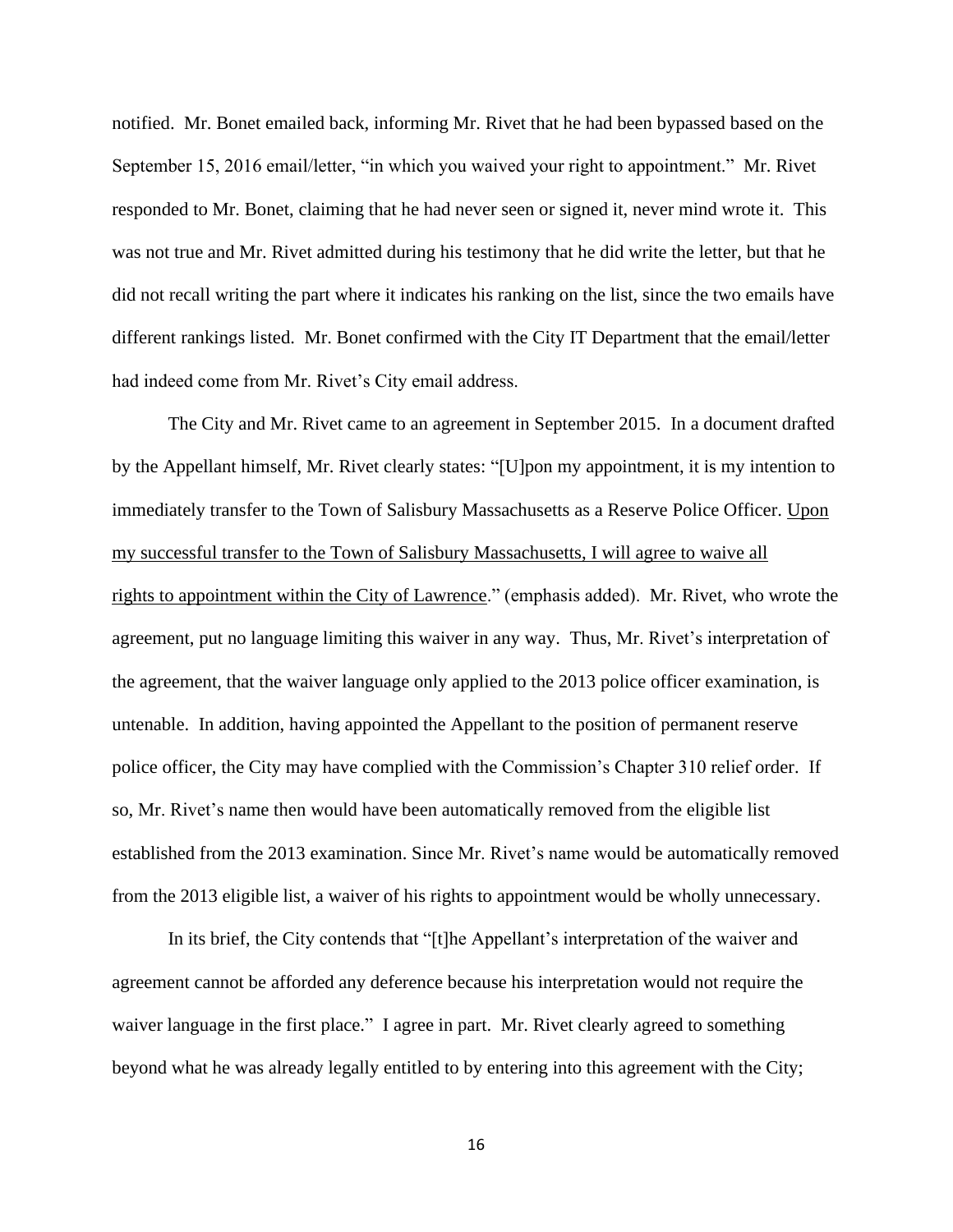otherwise, there would be no reason to enter into the agreement. The City contends that Mr. Rivet waived his rights to appointment forever, while Mr. Rivet claims to have only waived his rights to a second bite of the same apple, to which he would not, in fact, be entitled under civil service law.

Looking to the circumstances surrounding the time Mr. Rivet first proposed and subsequently entered into the agreement, I find that Mr. Rivet gave no indication whatsoever to anyone involved in this agreement that he did not fully intend to keep it. Mr. Rivet admits that he did not inform Mayor Rivera, Chief Fitzpatrick, Frank Bonet of the Personnel Department, or anyone at the Salisbury Police Department that his intention was to return to Lawrence and seek employment as a police officer in the future. Mr. Rivet claimed at the hearing that he has told well over fifty (50) people that he had this intention to return all along and that it was common knowledge. Not one witness for either the Appellant or the Respondent testified in support of that contention. Mr. Rivet, himself, testified that his intention was to stay in Salisbury and hopefully be promoted to a full-time police officer in the near future. He had conversations with Lieutenant Anthony King of the Salisbury Police Department to that effect, prior to proposing the lateral transfer agreement with the City. I find that the Appellant was, at a minimum, disingenuous with the City about his intentions. He even concealed the fact that he had already taken another civil service examination (presumably with a clear intention of applying for appointment as a Lawrence resident) when he professed to the City his (false) desire to make a career in Salisbury. His failure to be candid leaves him with unclean hands and, under these circumstances, the Commission concludes that he does not merit exercise of the Commission's discretionary powers to grant equitable relief to a person who must prove his civil service rights were infringed "through no fault of his own." Mr. Rivet alleges that Mayor Daniel Rivera had a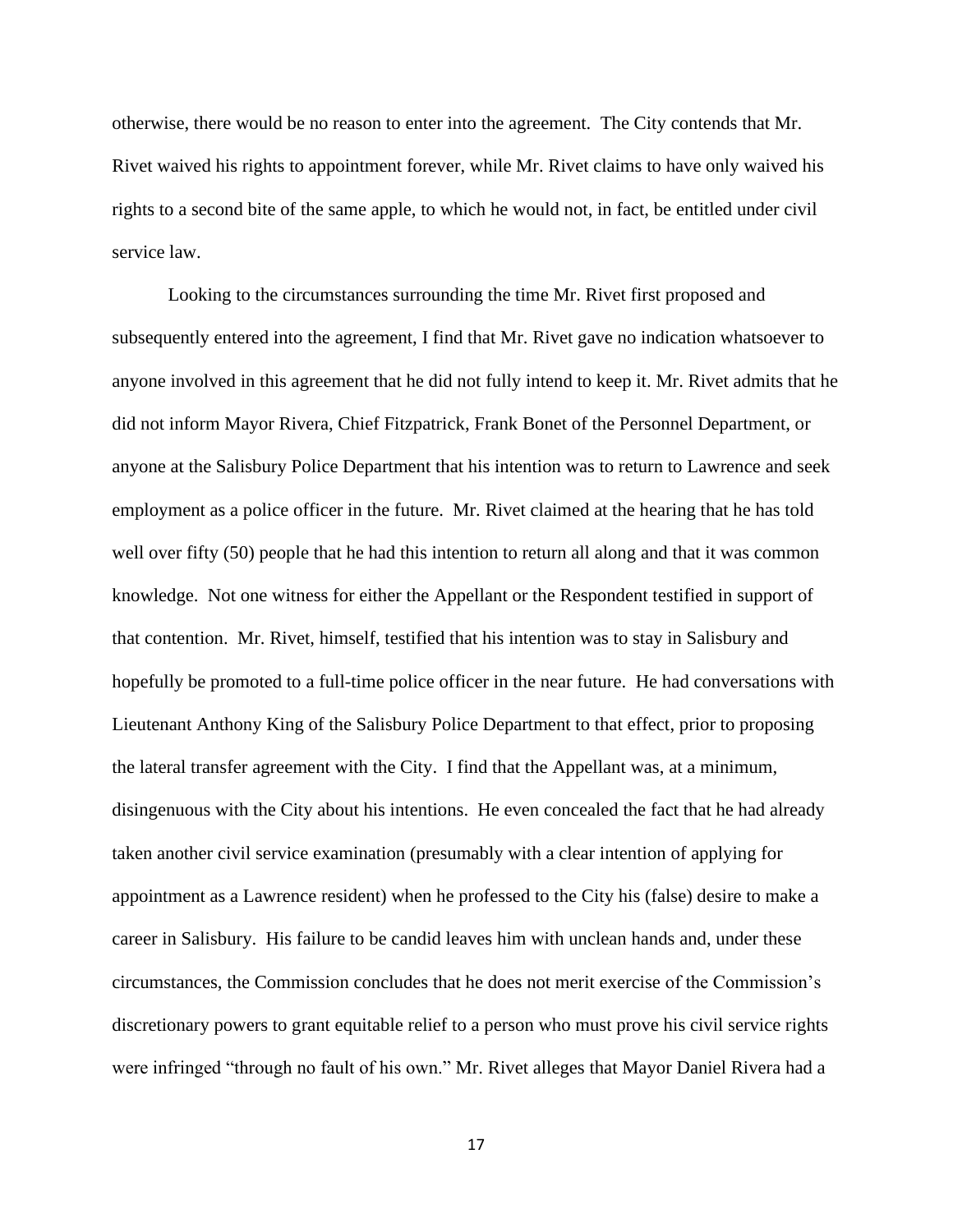longstanding grudge against him for choosing to aggressively enforce this agreement. He proposed, without any evidence, that the Mayor most likely has an issue with Mr. Rivet's father, a former police officer for the City who worked in the housing projects where the Mayor lived as a child. Mr. Rivet admits that he has no evidence to prove such a claim, beyond mere conjecture. Mr. Levesque, a close friend of Mr. Rivet, testified about an alleged conversation he (Mr. Levesque) had with the Mayor at a St. Patrick's Day parade fundraiser five to six (5-6) years prior to the hearing in this case. The witness testified that Mayor Rivera stated to him that Mr. Rivet would never become a full-time police officer in the City. It is unclear in what context this statement was made, if this statement was made at all. The witness testified that he had only known Mr. Rivet for one (1) year at the time he was discussing Mr. Rivet's future with the Mayor of the City. It is also unclear in what year this statement was allegedly made or why Mayor Rivera would have made such a categorical statement. When Mr. Rivet testified, he gave no further evidence relative to this witness as to when, why, or in what context this witness spoke to the Mayor on his behalf. Given the lack of reliable information about the Mayor's alleged hearsay statement, I am unpersuaded by this witness's testimony.

The Appointing Authority granted Mr. Rivet a substantial benefit in approving his appointment and transfer request. The City expended significant time and resources in granting Mr. Rivet's request to be appointed as a reserve police officer and transferring him to the Salisbury Police Department in 2016, a request made by Mr. Rivet. Had Mr. Rivet not initiated the reserve/transfer proposal, his name would have automatically appeared at the top of a Lawrence permanent police officer certification, having just won his 2015 bypass appeal. He chose not to go that route and, instead, initiated and entered into an agreement "to waive all rights to appointment" in the City. It was reasonable for the City to have believed at the time it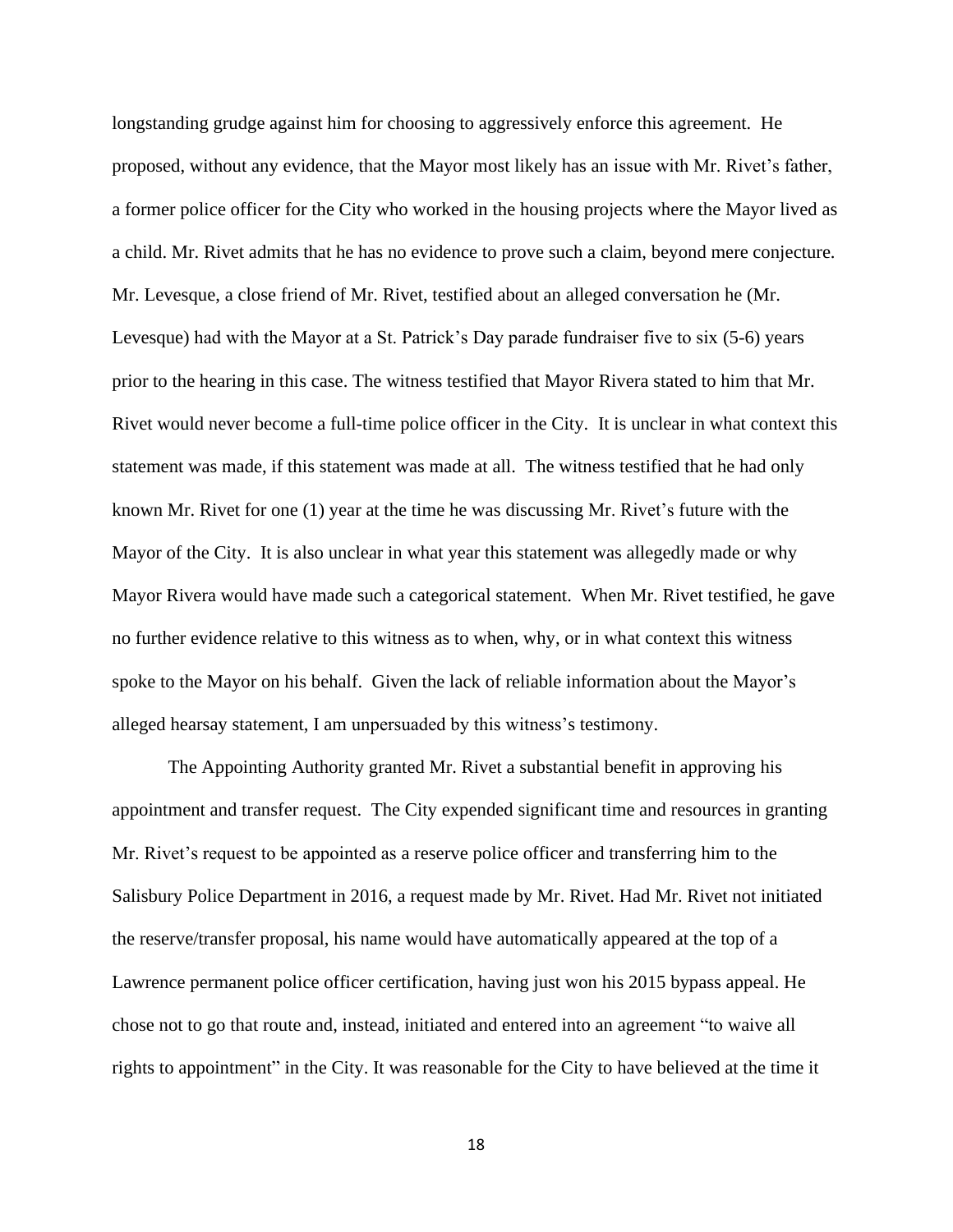made its bypass decision that Mr. Rivet would not pursue future employment in the City, never mind that he would not actually pursue it *the next chance he* got by taking the 2017 Civil Service police officer examination. What would be the purpose of the agreement between the parties if Mr. Rivet planned on taking the next examination and appearing on the next list? It is illogical to believe that the City would have gone through such an effort to effectuate Mr. Rivet's reserve appointment and transfer request if he was going to apply for a full-time Police Officer position with the City only months later. Mr. Rivet had just agreed that he waived all rights to appointment *in consideration* for the City's diligence in effectuating his request for a reserve position and then a transfer. The City had sound and sufficient reasons to bypass Mr. Rivet in 2017, relying in good faith on an agreement between the parties. For all of the aforesaid reasons, Timothy Rivet's bypass appeal under Docket No. G1-19-138 is *denied*.

Nothing in this Decision is intended to authorize the City to bypass the Appellant in perpetuity, should he take and pass another civil service examination for Police Officer and be reached for consideration in the future.

Civil Service Commission */s/ Cynthia A. Ittleman* Cynthia A. Ittleman Commissioner

By a vote of the Civil Service Commission (Bowman, Chair; Camuso, Stein and Tivnan, Commissioners) on March 24, 2022.

Either party may file a motion for reconsideration within ten days of the receipt of this Commission order or decision. Under the pertinent provisions of the Code of Mass. Regulations, 801 CMR 1.01(7)(l), the motion must identify a clerical or mechanical error in this order or decision or a significant factor the Agency or the Presiding Officer may have overlooked in deciding the case. A motion for reconsideration does not toll the statutorily prescribed thirty-day time limit for seeking judicial review of this Commission order or decision. Under the provisions of G.L c. 31, § 44, any party aggrieved by this Commission order or decision may initiate proceedings for judicial review under G.L. c. 30A, § 14 in the superior court within thirty (30) days after receipt of this order or decision. Commencement of such proceeding shall not, unless specifically ordered by the court, operate as a stay of this Commission order or decision. After initiating proceedings for judicial review in Superior Court, the plaintiff, or his / her attorney, is required to serve a copy of the summons and complaint upon the Boston office of the Attorney General of the Commonwealth, with a copy to the Civil Service Commission, in the time and in the manner prescribed by Mass. R. Civ. P. 4(d).